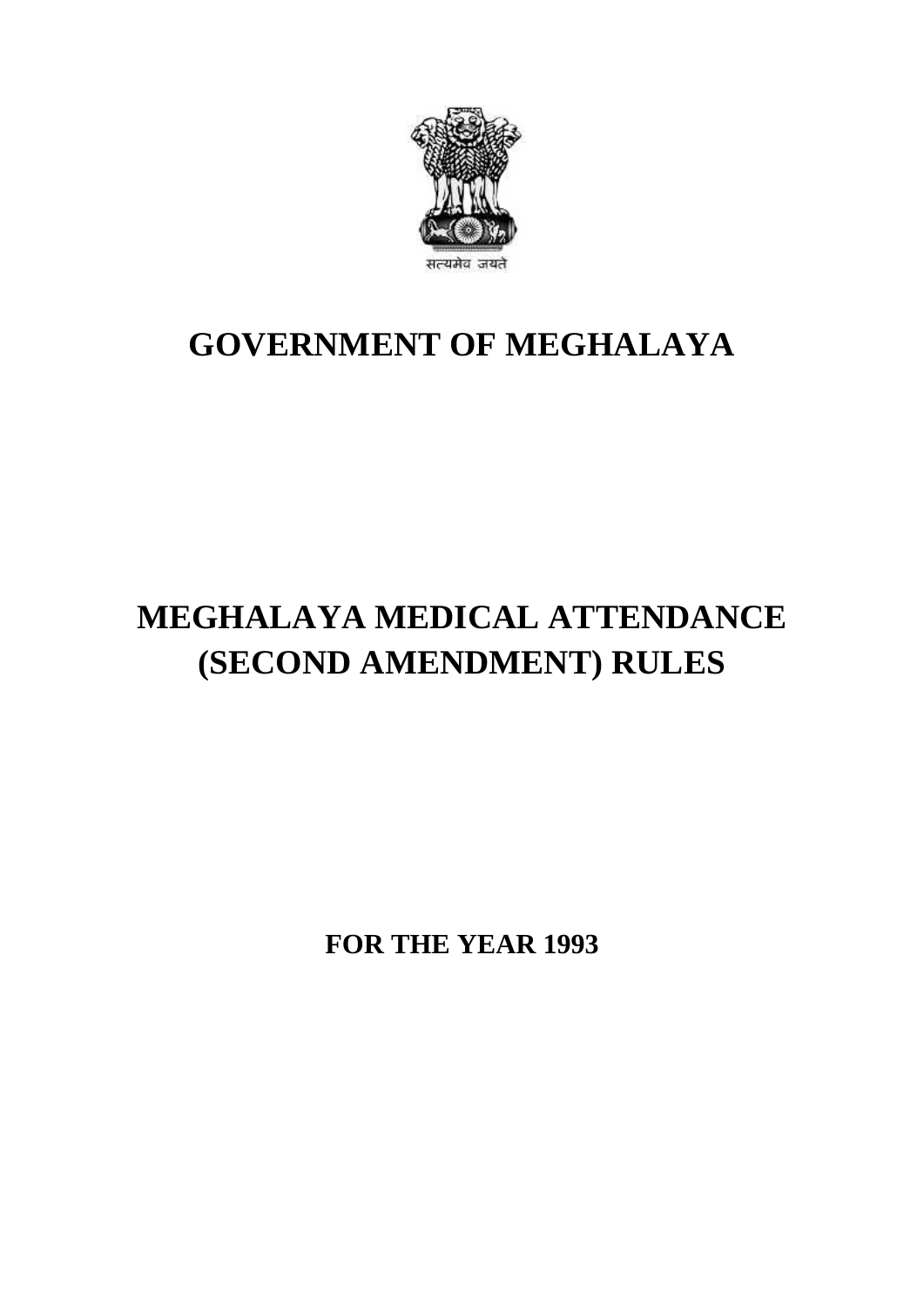## **GOVERNMENT OF MEGHALAYA HEALTH AND FAMILY WELFARE DEPARTMENT**

**….**

ORDERS BY THE GOVERNOR

#### **NOTIFICATION**

### The  $26<sup>th</sup>$  August, 1993

No. Health. 151/88/66:- In exercise of the powers conferred by the proviso to Article 309 of the Constitution, the Governor of Meghalaya is pleased to make the following rules further to amend the Meghalaya Medical Attendance Rules, 1981, namely:- No. Health. 151/88/66:- In exercise of the powers conferred by the proviso to Article<br>309 of the Constitution, the Governor of Meghalaya is pleased to make the following rules<br>further to amend the Meghalaya Medical Attenda

No. Health. 151/88/66:- In exercise of the powers con<br>309 of the Constitution, the Governor of Meghalaya is pleas<br>further to amend the Meghalaya Medical Attendance Rules, 19<br>Short title and 1. (1) These rules may be called (2) They shall come into force at once. Short title and 1. (1) These rules may be called the Meghalaya Medical Attendance<br>commencement (Second Amendment) Rules, 1993.<br>(2) They shall come into force at once.<br>Amendment of 2. Under sub-rule (3) of Rule 10 of the Pr sub-rule (3) of shall be added to the existing names of institutions – Rule 10 (2) They shall come into force at once.<br>
Under sub-rule (3) of Rule 10 of the Prin<br>
shall be added to the existing names of ins<br>
(1) Apollo Hospitals, Hyderabad<br>
(2) B.M. Birla Institute, Calcutta.<br>
(2) N.L. Linkeled in t Under sub-rule (3) of Rule 10 of the<br>shall be added to the existing names of<br>(1) Apollo Hospitals, Hyderabad<br>(2) B.M. Birla Institute, Calcutta.<br>(3) Nightingale Diagnostic & Eye Car Under sub-rule (3) of Rule 10 of the Principal Rules, the following<br>shall be added to the existing names of institutions –<br>(1) Apollo Hospitals, Hyderabad<br>(2) B.M. Birla Institute, Calcutta.<br>(3) Nightingale Diagnostic & Ey shall be added to the existing names of institutions (1) Apollo Hospitals, Hyderabad<br>(2) B.M. Birla Institute, Calcutta.<br>(3) Nightingale Diagnostic & Eye Care Research C<br>(4) Sanker Rehabilitation Centre, Shillong

- 
- 

#### (P. J. BAZELEY)

Commissioner & Secretary to the Govt. of Meghalaya,

Health and Family Welfare Department. Memo No. Health. 151/88/66-A, Dt. Shillong, the 26<sup>th</sup> August, 1993.<br>
Copy to:-

Copy to:-

- 1) Director of Printing & Stationery, Meghalaya for favour of publication in the Meghalaya Gazette. Meghalaya Gazette. 2) All Administrative Departments.<br>
2) All Administrative Departments.<br>
2) All Administrative Departments. by to:-<br>
1) Director of Printing & Statio<br>
Meghalaya Gazette.<br>
2) All Administrative Department<br>
3) All Heads of Departments.<br>
4) The Director of Health Ser
- 
- 
- 4) Director of Printing & Stationery, Meghalaya for favour of publication in the<br>Meghalaya Gazette.<br>2) All Administrative Departments.<br>3) All Heads of Departments.<br>4) The Director of Health Services, (MI)/(MCH & FW)/(Rese Shillong. 5) All Administrative Departments.<br>
5) All Heads of Departments.<br>
4) The Director of Health Services, (MI)/(MCH & FW)/(Research), Meghalaya<br>
5) The Managing Director, Apollo Hospitals, Jubilee Hills, Hyderabad, Andhra Prad
-